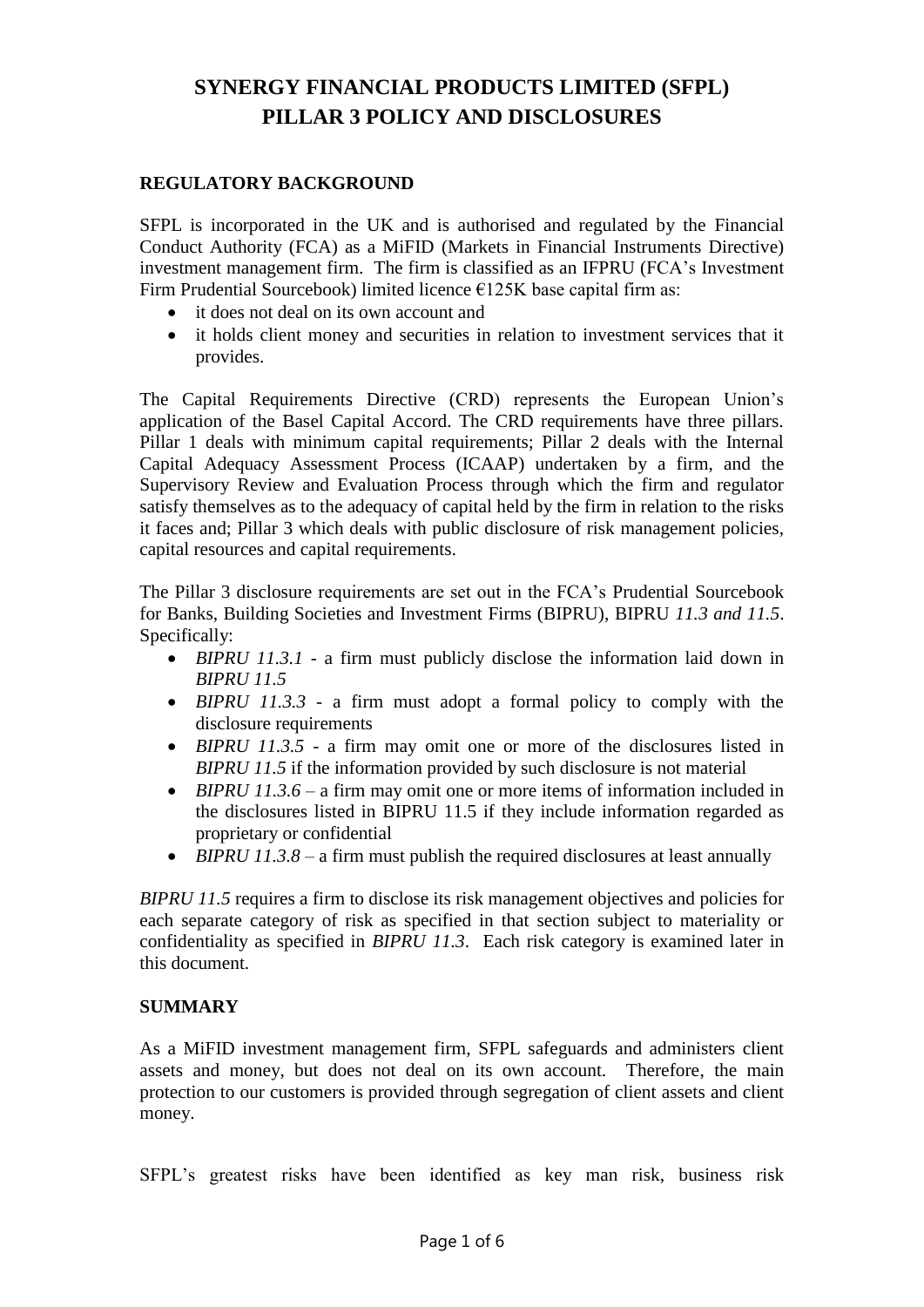(deterioration of income and profits due to the closed book of most of our products) and capital adequacy.

SFPL is required to disclose its risk management objectives and policies for each separate category of risk which include:

- the strategies and processes to manage those risks;
- the structure and organisation of the relevant risk management function or other appropriate arrangements;
- the scope and nature of risk reporting and measurement systems; and
- the policies for mitigating risk, and the strategies and processes for monitoring the continuing effectiveness of mitigants.

SFPL has assessed its major risks in its ICAAP and set out appropriate actions to manage them.

SFPL has an operational risk framework in place to mitigate operational risk. SFPL's main exposure to credit risk is the risk that money held in SFPL company accounts is frozen due to failures of the accounts providers. This could result in clients' premiums not being collected, including SFPL's commission. Therefore, credit risk is considered low. The firm holds all cash with banks which have been assigned high credit ratings, and these are regularly reviewed.

Market risk exposure has been assessed by SFPL and is limited to trading errors that could leave SFPL (via its nominee custodians, New Direction Finance Nominees Ltd, Synergy Nominees Ltd and JIM Nominees Ltd) with a principal position in units or shares. Procedures ensuring independent checks of the dealing activity are in place.

## **APPLICATION BY SFPL**

The following points should be noted with regard to SFPL's application of the Pillar 3 disclosures:

- SFPL makes a Pillar 3 disclosure annually as required under BIPRU *11.3 8*. The disclosure is as at the accounting reference date, 30 June 2020.
- The disclosure is published on our websites sfpl.co.uk and yourinvestore.com
- The information contained in this document has not been audited by the firm's external auditors, as this is not a requirement, and does not constitute any form of financial statement and must not be relied upon in making any judgement on SFPL.
- SFPL regards information as material in disclosures if its omission or misstatement could change or influence the assessment or decision of a user relying on that information for the purpose of making economic decisions. If the firm deems a certain disclosure to be immaterial, it may be omitted from this statement in accordance with *BIPRU 11.3.5.*
- SFPL regards information as proprietary if sharing that information with the public would undermine its competitive position. Proprietary information may include information on products or systems which, if shared with competitors, would render SFPL's investments less valuable. Further, SFPL must regard information as confidential if there are obligations to customers or other counterparty relationships binding SFPL to confidentiality. In the event that any such information is omitted, SFPL shall disclose this fact and explain the grounds why it has not been disclosed in accordance with *BIPRU 11.3.6*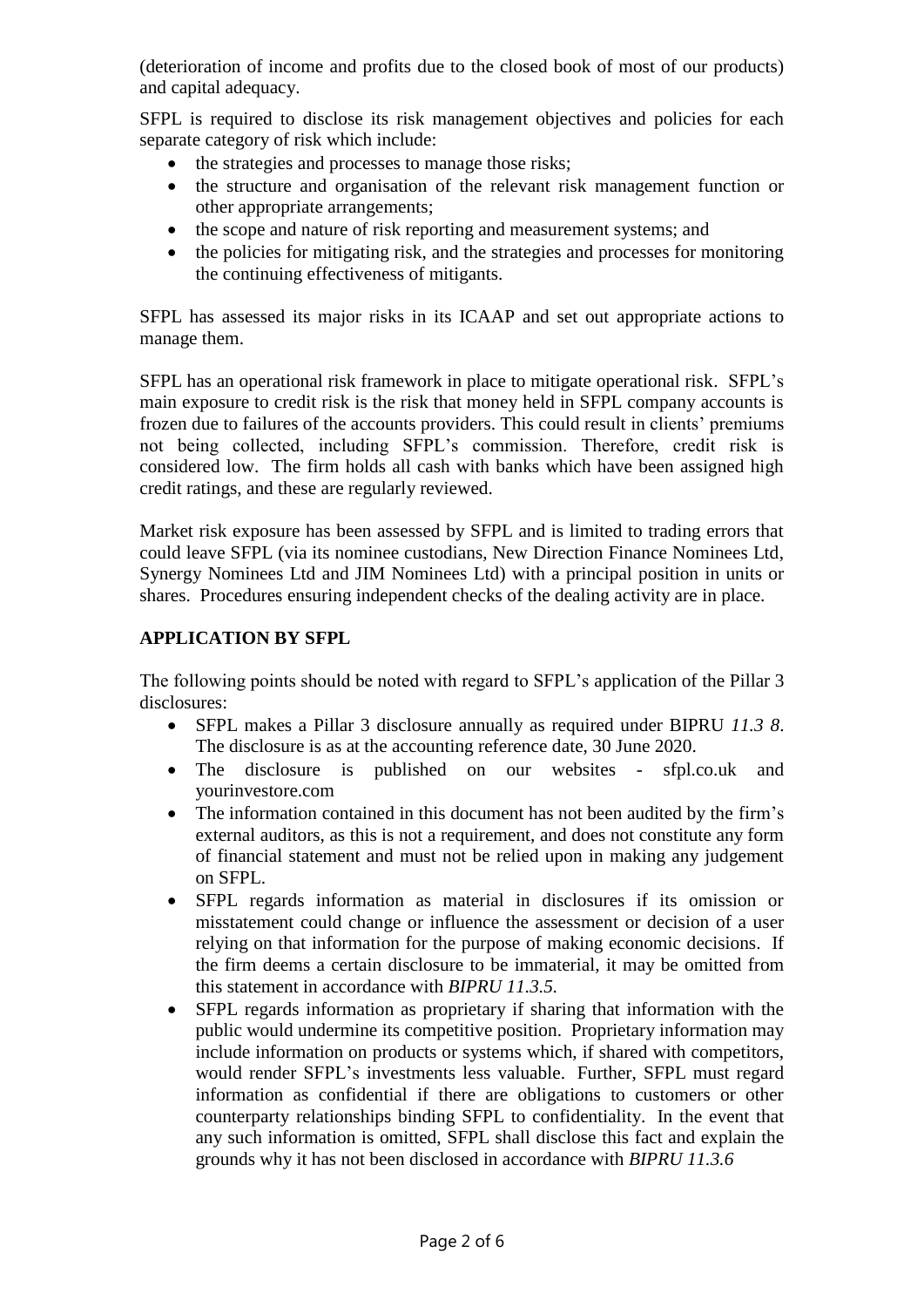## **IMPLEMENTATION OF DISCLOSURE REQUIREMENTS IN BIPRU 11.5**

# **BIPRU 11.5.1**

**Disclosure:** Risk Management Objectives and Policies

## **Risk Management Objective**

SFPL has a risk management objective to develop systems and controls to mitigate risk to within its risk appetite.

#### **Governance Framework**

The Board of Directors is the governing body of the firm and has the overall management and oversight responsibility. It meets regularly (at least every three months).

The Board of Directors is responsible for the entire process of risk management, as well as forming its own opinion on the effectiveness of the process. In addition, the governing body decides SFPL's risk appetite or tolerance for risk and ensures that SFPL has implemented an effective, ongoing process to identify risks, to measure their potential impact, and then to ensure that such risks are actively managed. Senior Management is accountable to the Board of Directors for designing, implementing and monitoring the process of risk management and implementing it into the day-today business activities of SFPL. SFPL has a Risk Committee with documented terms of reference which meets as required. The committee members are SFPL's Board of Directors, CFO, investment manager and compliance officer. Risk issues identified by the Risk Committee are included in the compliance officer's report to the Board.

#### **Operational Risk Framework**

Risk within SFPL is managed as follows:

- SFPL has a conservative approach to risk;
- SFPL has identified its risks and recorded them in a risk matrix;
- The risk matrix is reviewed by the firm's compliance officer regularly and reported quarterly to the Board of Directors
- SFPL has in place an internal control framework to govern its processes and procedures and to mitigate any risks;
- SFPL has in place professional indemnity insurance.

# **BIPRU 11.5.2**

**Disclosure:** Scope of application of directive requirements

SFPL is subject to the disclosures under the [Banking Consolidation Directive.](http://fsahandbook.info/FSA/glossary-html/handbook/Glossary/B?definition=G99)

However, it is not a member of a UK consolidation group and consequently, does not report on a consolidated basis for accounting and prudential purposes.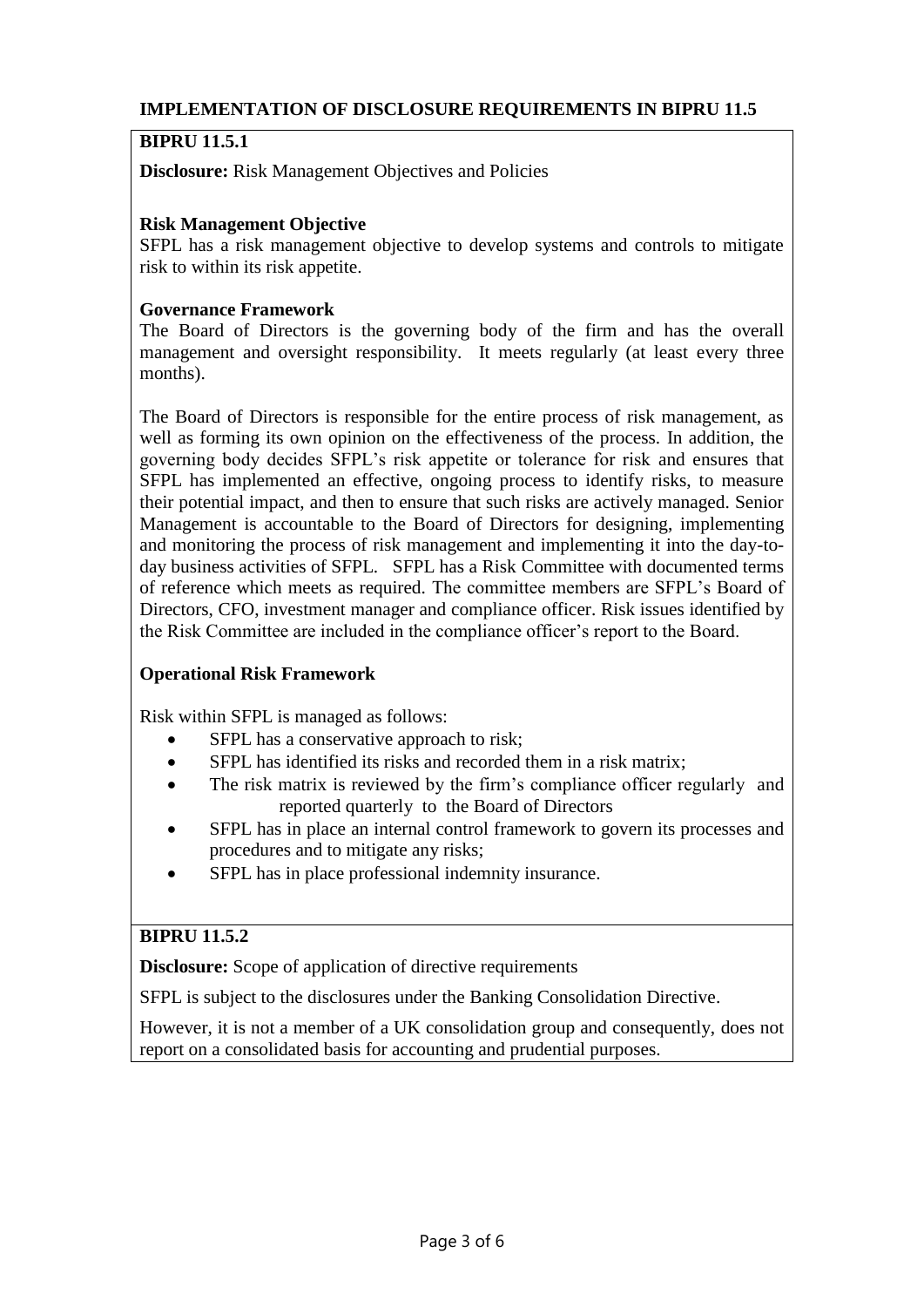# **BIPRU 11.5.3**

## **Disclosure:** Capital resources

SFPL is an IFPRU investment firm without an investment firm consolidation waiver deducting material holdings under *[\(GENPRU 2 Annex 4](http://fshandbook.info/FS/html/FCA/GENPRU/2/Annex4)*). Tier 1 capital comprises permanent share capital, capital contribution, share premium account and profit & loss account. The Tier 1 Capital at 30 June 2021 was £1,115k. Deductions from Tier 1 Capital for Intangible Assets of £130k. Total Capital Resources was £985k.

# **BIPRU 11.5.4**

**Disclosure:** Compliance with *BIPRU 3, BIPRU 4, BIPRU 7,* and the Overall Pillar 2 Rule

# **BIPRU 3**

For its Pillar 1 regulatory capital calculation of credit risk under the credit risk capital component, SFPL has adopted the standardised approach (*[BIPRU 3.4](http://fshandbook.info/FS/html/FCA/BIPRU/3/4)*) and the simplified method of calculating risk weights (*[BIPRU 3.5\)](http://fshandbook.info/FS/html/FCA/BIPRU/3/5).*

# **BIPRU 4**

SFPL does not adopt the internal ratings based approach and hence this is not applicable.

# **BIPRU 7**

SFPL has non-trading book potential exposure only (*[BIPRU 7.4](http://fshandbook.info/FS/html/FCA/BIPRU/7/4) and [7.5](http://fshandbook.info/FS/html/FCA/BIPRU/7/5)).*

## **Overall Pillar 2 Rule**

SFPL has adopted the "Pillar 1 plus" approach to the calculation of its ICAAP Capital Resources Requirement as outlined in the Committee of European Banking Supervisors Paper, 25 January 2006.

The ICAAP assessment is reviewed annually, or more frequently if there is a material change to the business, and is signed off by the Board of Directors.

# **BIPRU 11.5.5**

#### **Disclosure:** Retail exposures

This disclosure is not required as SFPL has not adopted the internal ratings based approach to credit risk and is, therefore, not affected by *[BIPRU 11.5.4R \(3\).](http://fshandbook.info/FS/html/FCA/BIPRU/11/5)*

# **BIPRU 11.5.6**

**Disclosure:** Equity exposures

This disclosure is not required as SFPL has not adopted the internal ratings based approach to credit risk and therefore is not affected by *[BIPRU 11.5.4R \(3\)](http://fshandbook.info/FS/html/FCA/BIPRU/11/5) .* **BIPRU 11.5.7**

**Disclosure:** Exposure to counterparty credit risk

This disclosure is not required as SFPL does not have a trading book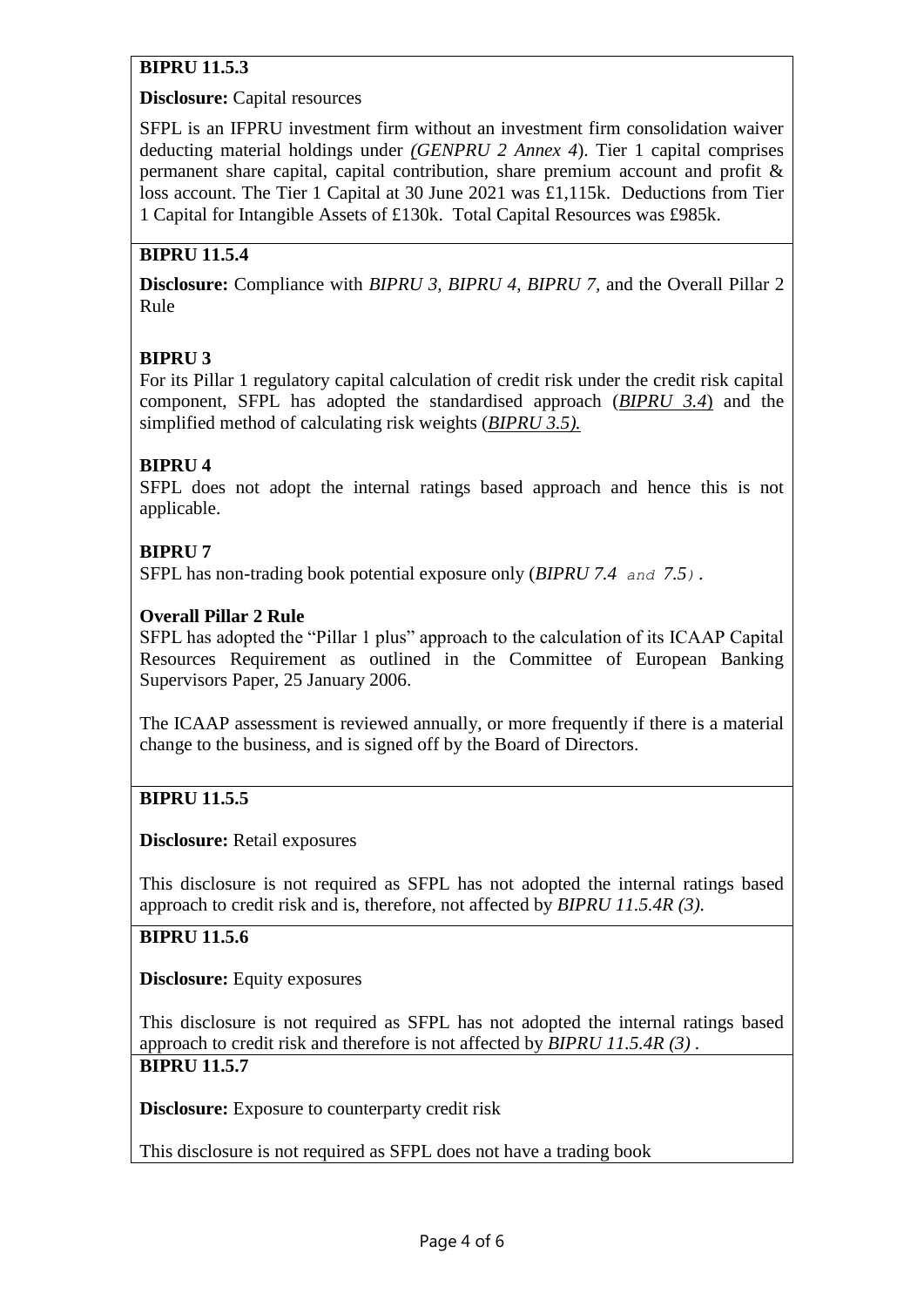# **BIPRU 11.5.8**

**Disclosure:** Credit risk (1)

SFPL is primarily exposed to credit risk where money held in SFPL bank accounts is frozen due to failure of the account providers (i.e. the banks). This could result in client's premiums not being collected (including SFPL's commission). Therefore, credit risk is considered low. SFPL holds all monies with Banks assigned high credit ratings, and these banks are subject to an annual due diligence review which is submitted to the Board.

# **BIPRU 11.5.9**

**Disclosure:** Credit risk (2)

This disclosure is not required as SFPL does not make value adjustments and provisions for impaired exposures that need to be disclosed under *[BIPRU 11.5.8R \(9\).](http://fshandbook.info/FS/html/FCA/BIPRU/11/5)*

#### **BIPRU 11.5.10**

**Disclosure:** Firms calculating risk weighted exposure amounts in accordance with the standardised approach

This disclosure is not required as SFPL uses the simplified method of calculating risk weights (*[BIPRU 3.5\)](http://fshandbook.info/FS/html/FCA/BIPRU/3/5).*

# **BIPRU 11.5.11**

**Disclosure:** Firms calculating risk weighted exposure amounts using the IRB Approach

This disclosure is not required as SFPL has not adopted the internal ratings based approach to credit and therefore is not affected by *[BIPRU 11.5.4R \(3\).](http://fshandbook.info/FS/html/FCA/BIPRU/11/5)*

#### **BIPRU 11.5.12**

**Disclosure:** Market risk

SFPL has trading potential exposure only (*[BIPRU 7.4](http://fshandbook.info/FS/html/FCA/BIPRU/10/5#D508http://fsahandbook.info/FSA/html/handbook/BIPRU/7/4) & [7.5\)](http://fshandbook.info/FS/html/FCA/BIPRU/10/5#D508http://fsahandbook.info/FSA/html/handbook/BIPRU/7/5).* Market risk exposure has been assessed by SFPL and is limited to SFPL trading errors that leave SFPL (via its nominee custodians, New Direction Finance Nominees Ltd, Synergy Nominees Ltd and JIM Nominees Ltd) with a principal position in units or shares. Procedures are in place for independent checks of the dealing activity.

## **BIPRU 11.5.13**

**Disclosure:** Use of VaR model for calculation of market risk capital requirement

This disclosure is not required as SFPL does not use a VaR model for calculation of market risk capital requirement.